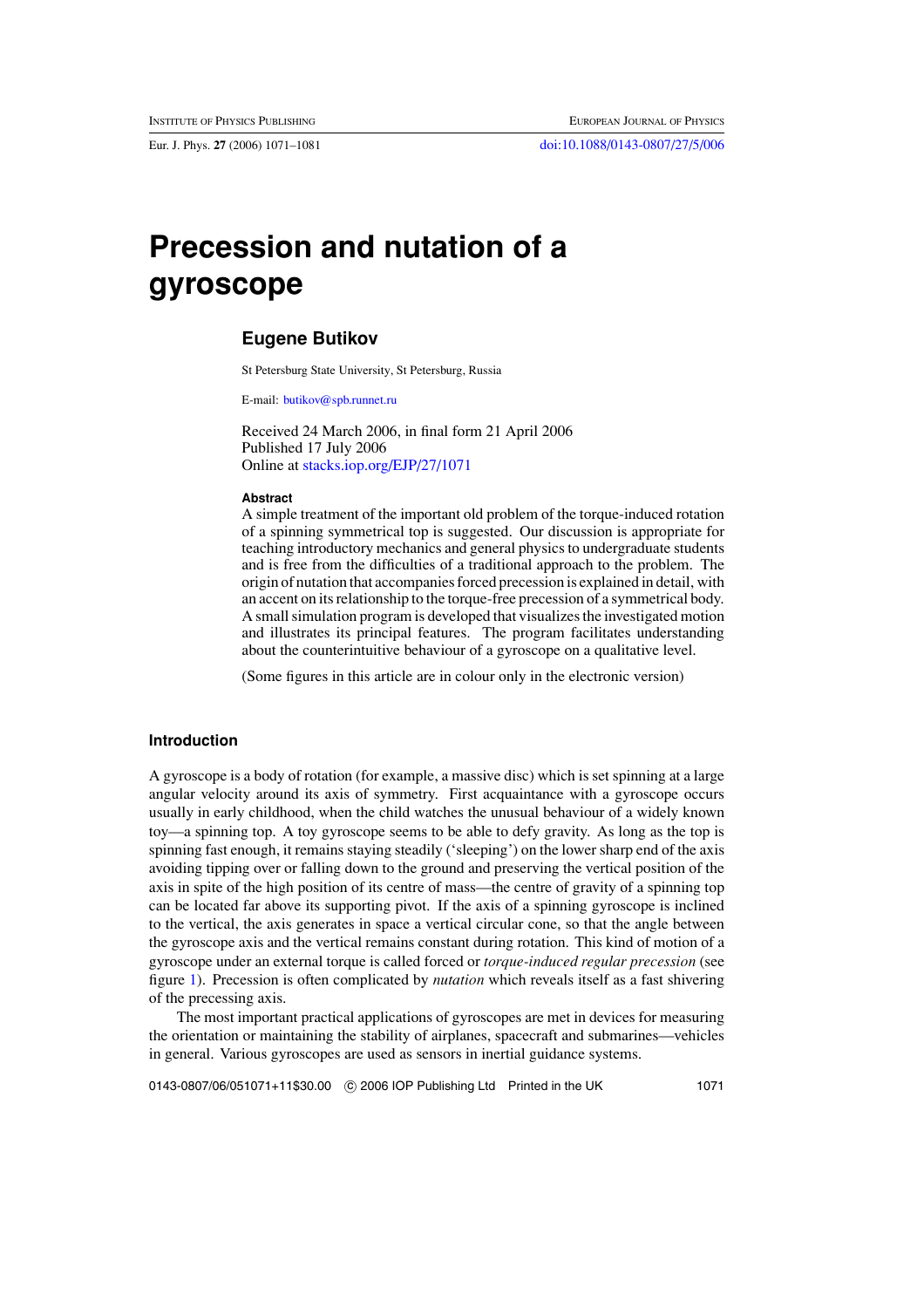<span id="page-1-0"></span>

Figure 1. Steady (regular) precession of the gyroscope under the force of gravity.

This paper is an attempt to develop some clarity regarding the old problem of precession and especially nutation of gyroscopes on the level appropriate for undergraduate students. Most textbooks in introductory mechanics (see, for example, [\[1](#page-10-0), [2](#page-10-0)]) explain the mysterious behaviour of a spinning gyroscope using Lagrange equations and severe mathematics, which is not very helpful for developing physical intuition. Those textbooks that try to avoid such difficulties omit as a rule any discussion or explanation of nutation (see  $[3, 4]$  $[3, 4]$  $[3, 4]$  $[3, 4]$ ). This may form an impression that a gyroscope is some wonder that does not obey the fundamental laws of physics. Other textbooks [\[5](#page-10-0), [6\]](#page-10-0) treat the problem of torque-induced precession of a top on the basis of Euler equations which are referred to the non-inertial reference frame rotating together with the body. However, in this problem we are interested first of all how the body moves with respect to the inertial space. For students, transition to the inertial frame of reference from a body frame which rotates in a complicated manner may be rather confusing. From a pedagogical point of view, it seems expedient to find a solution to this problem directly in the inertial space.

In addition, a small simulation program (Java applet) 'Forced Precession of a Gyroscope' [\[7](#page-10-0)] (with a commenting text) is developed to visualize and help students grasp and better understand on a qualitative level a somewhat counterintuitive behaviour of a gyroscope, including precession under the force of gravity and nutation. The program is available on the Internet and is executed directly in any web browser with the Java plug-in installed.

### **Regular precession of the gyroscope**

The strange at first sight behaviour of the gyroscope can be explained on the basis of the main law of rigid body dynamics according to which the time rate d*L/*d*t* of change in the angular momentum *L* equals the total torque  $N = \sum_i (r_i \times F_i)$  of the external forces exerted on the body:

$$
\frac{\mathrm{d}L}{\mathrm{d}t} = N.\tag{1}
$$

When the gyroscope is set to rotation around its axis of symmetry, vector *L* of its angular momentum is also directed along this axis. We denote the orientation of the top axis in space (from the pivot point towards the centre of mass) by vector  $n_0$  of the unit length (see figure 1).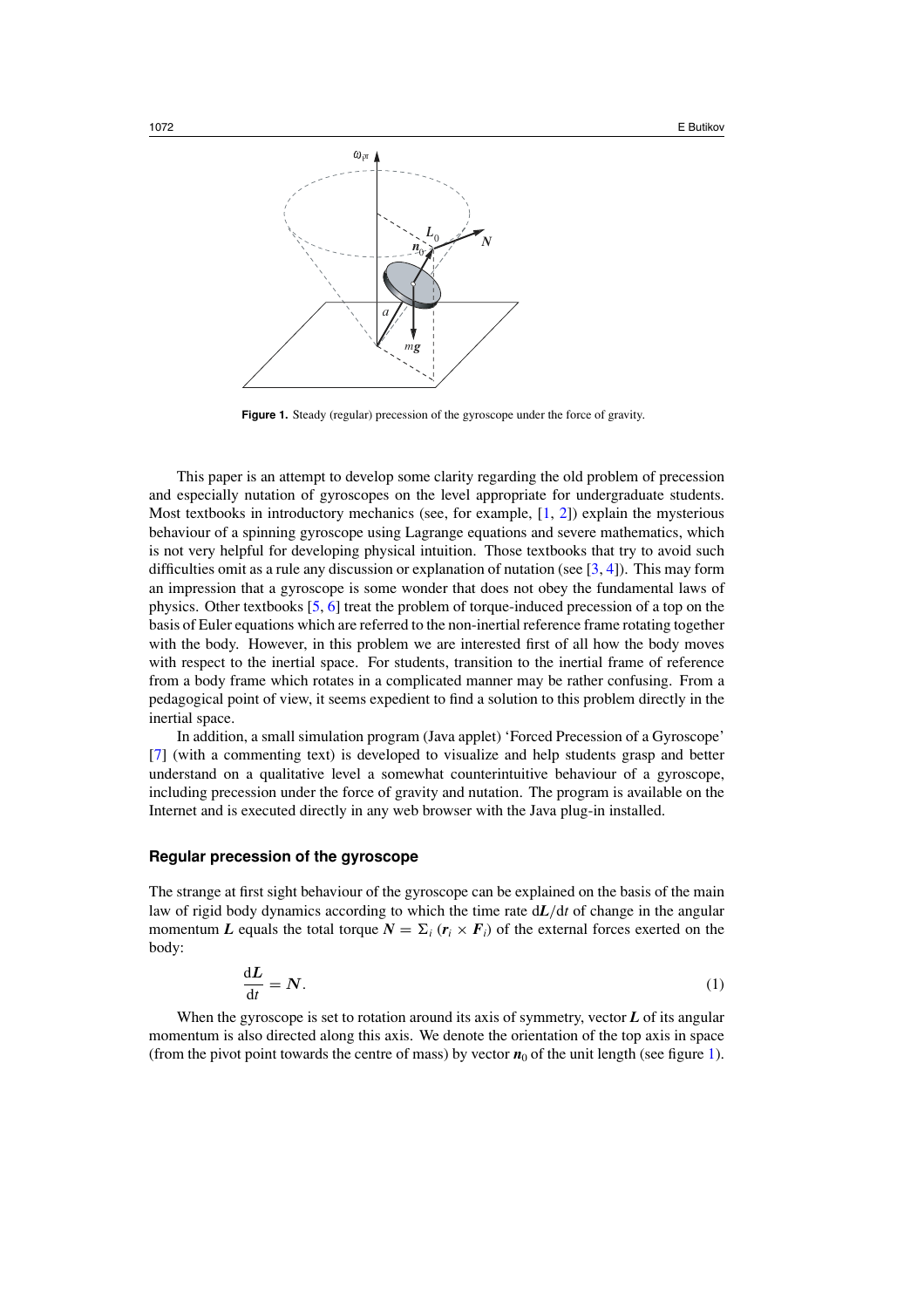<span id="page-2-0"></span>Both vectors  $L$  and  $n_0$  can point in the same or in opposite directions depending on the sense of rotation. Let  $I_0$  be the moment of inertia of the top about its axis of symmetry. In particular, for a disc or circular cylinder manufactured of a homogeneous material  $I_0 = \frac{1}{2}mR^2$ , where m is the mass of the body,  $R$  is its radius. When the top is rotating about its axis with an angular velocity  $\omega_0$  (positive for counter-clock rotation), the angular momentum can be represented  $aS L = I_0 \omega_0 n_0$ .

Being inclined to the vertical, the gyroscope undergoes precession, that is, besides rotation around its own axis, it turns also around the vertical axis. At fast own rotation this precession occurs so slowly that with a good accuracy it is possible to neglect the component of the angular momentum which is caused by precession around the vertical. In other words, even in this case we can assume that vector *L* of the total angular momentum is directed approximately along the axis of the gyroscope, i.e., along the slowly moving vector  $n_0$ :  $L \cong L_0 = I_0 \omega_0 n_0$ . The term 'gyroscope' is usually applied to an axially symmetric body only if this condition of fast axial rotation is fulfilled. An approximate theory of a gyroscope is based on the assumption that vector *L* of the total angular momentum is always directed along the axis of symmetry. Therefore the behaviour of vector *L* deduced from equation [\(1\)](#page-1-0) tells us about the behaviour of the gyroscope axis.

If a rigid body moves about a fixed point, it is convenient to use this point as the reference point (the origin) in the definition of angular momentum *L* and torque *N* in equation [\(1\)](#page-1-0). For a toy top this point is a pivot at which the sharp lower end of the top axis is supported. When we choose this point, the unknown reaction force (exerted on the gyroscope just at this point) has zero torque on the right-hand side of  $(1)$ , and therefore we can investigate the motion of the top without knowing this force. Hence for a gyroscope whose axis is supported at a point different from the centre of mass, the external torque  $N$  in equation [\(1\)](#page-1-0) about the pivot point is provided solely by the force of gravity *mg*, which in the uniform gravitational field can be regarded as applied at the centre of mass of the top.

The position vector of the centre of mass relative to the pivot is  $\mathbf{r}_c = \mathbf{n}_0 a$ , where *a* equals the distance between the pivot and the centre of mass. If the axis is not perfectly vertical, the torque of the force of gravity  $N = r_c \times F = n_0 a \times mg$  is directed at a right angle to vector *L* of the angular momentum and thus causes it to change direction but not magnitude. At any moment of time vector *N*, being directed as the cross product of  $n_0$  and  $g$ , points perpendicularly to the gyroscope axis  $n_0$  and perpendicularly to  $g$  (horizontally). This explains the unexpected at first sight behaviour of the gyroscope axis: according to [\(1\)](#page-1-0), the upper end of vector *L* moves in the direction of vector *N* rather than in the direction of force *mg* itself. During an infinitesimal time interval dt vector  $L$  gets an elementary increment  $dL = Ndt$  directed along *N* and thus lying in the horizontal plane at a right angle to the gyroscope axis. This means that vector  $L$  and also the axis of the top undergo a regular precession, that is, they both are uniformly revolving about the vertical line that passes through the pivot.

The angular velocity  $\omega_{\text{pr}}$  of this precession can be found by substituting  $L \cong L_0 = I_0 \omega_0 n_0$ into the left-hand side of [\(1\)](#page-1-0) and  $N = n<sub>0</sub>a \times mg$  into its right-hand side. If the friction is insignificant, we can consider the angular velocity  $\omega_0$  of the axial rotation to be constant. Therefore on the left-hand side of equation [\(1\)](#page-1-0) we can differentiate only  $n_0$  in  $L \cong I_0 \omega_0 n_0$ . Then equation [\(1\)](#page-1-0) yields

$$
I_0 \omega_0 \frac{dn_0}{dt} = n_0 a \times mg, \quad \text{or} \quad \frac{dn_0}{dt} = \omega_{\text{pr}} \times n_0, \quad \omega_{\text{pr}} = -\frac{am}{I_0 \omega_0} g. \tag{2}
$$

As follows from equation (2), at  $\omega_0 > 0$  (i.e., when the gyroscope rotates counterclockwise about its axis) the vector  $\omega_{\text{pr}}$  of the angular velocity of precession is directed upward, oppositely to vector *g*, which means that precession induced by gravity occurs also counter-clockwise—in the same sense as the axial rotation. And at clockwise axial rotation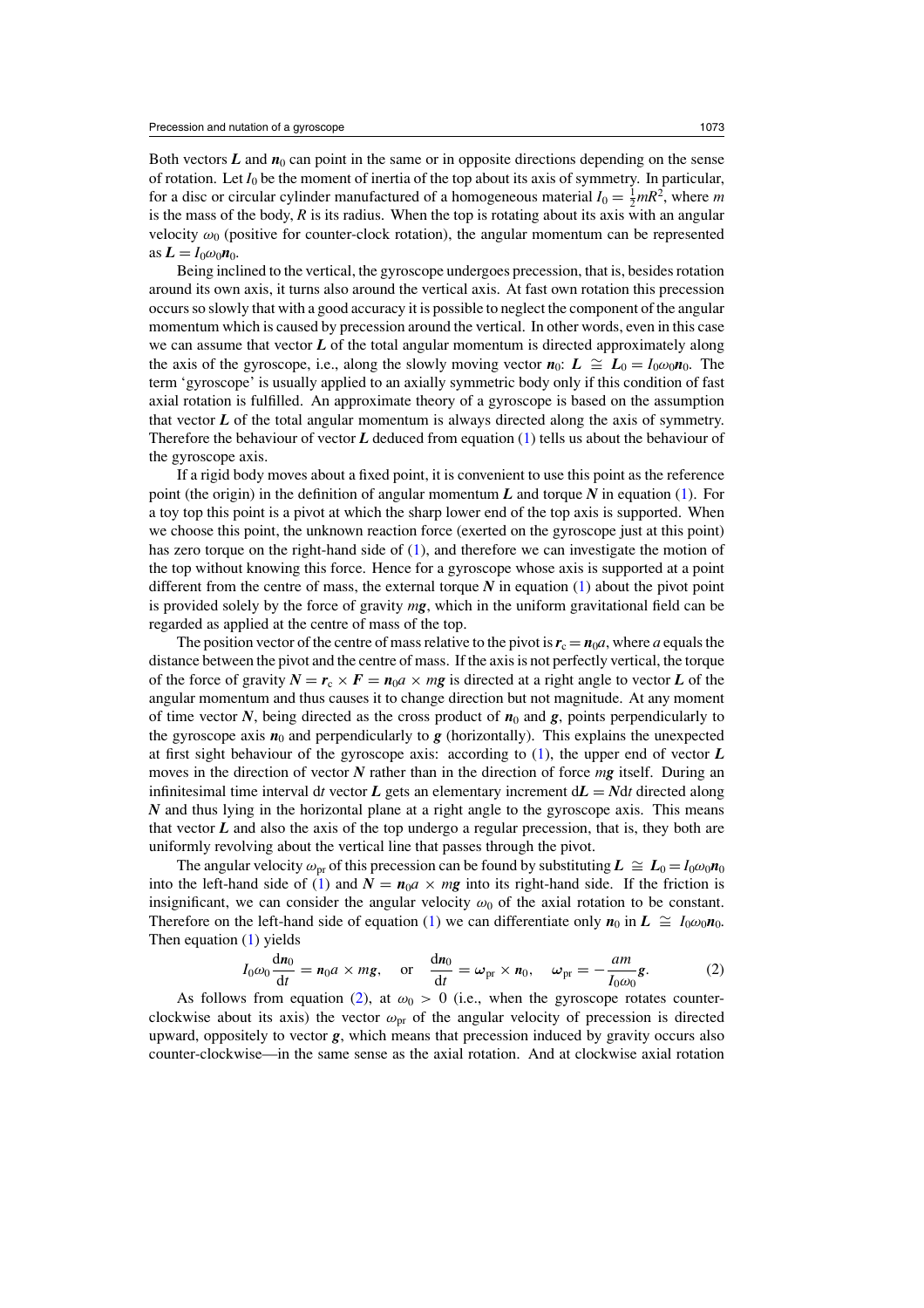<span id="page-3-0"></span>

**Figure 2.** Simulation of the regular precession of the gyroscope. The image shows the circular trajectory of the upper end of the gyroscope axis and the loopy trajectory of the end point of an arrow attached firmly to the gyroscope.

of the gyroscope (at  $\omega_0 < 0$ ) its precession forced by gravity occurs also clockwise. The magnitude *ω*pr of the angular velocity of precession is inversely proportional to the angular velocity  $\omega_0$  of the axial rotation and directly proportional to the distance *a* between the pivot and the centre of mass. We note that  $\omega_{\text{pr}}$  is independent of the tilt of the axis to the vertical.

The behaviour of the gyroscope axis described by [\(2\)](#page-2-0) is called *regular* or *uniform precession*. This is a forced, *torque-induced precession* because the gyroscope undergoes it under the force of gravity. All points of the gyroscope that lie on its axis of symmetry move uniformly along circular paths whose centres are located on the vertical line passing through the supporting pivot. Figure 2 shows the applet window of the simulation computer program 'Forced Precession of a Gyroscope' [\[7](#page-10-0)] with an illustration of regular precession.

The program shows the circular path along which the upper end of the gyroscope axis moves (the red circle in figure 2), and also a loopy trajectory of some fixed point of the top, which is displaced from the axis of symmetry. The position of this point is indicated by an arrow which originates at the centre of mass and ends beyond the bounding surface of the top. This is done deliberately in order to show the peculiarities of these trajectories on a larger scale. We can imagine this arrow as being attached firmly to the body of the gyroscope (plunged into it up to the centre of mass). For convenience, the distance from the pivot to the end point of the arrow is chosen to be equal to the length of the top's axis. Therefore both trajectories of the upper end of the gyroscope axis and of the arrow spike lie on the same sphere whose centre is located at the pivot.

We have considered above the torque-induced regular precession of the gyroscope on the basis of an *approximate* theory in which the total angular momentum *L* of the gyroscope is assumed to be always directed along its axis of symmetry. However, the most remarkable feature of regular precession is that this kind of motion is actually one of the possible solutions to the *exact* dynamical equation of motion (equation [\(1\)](#page-1-0)). Next we will show this.

In the exact theory of the gyroscope we must take into account that the total angular momentum *L* is produced not only by rotation about the axis of symmetry. Besides this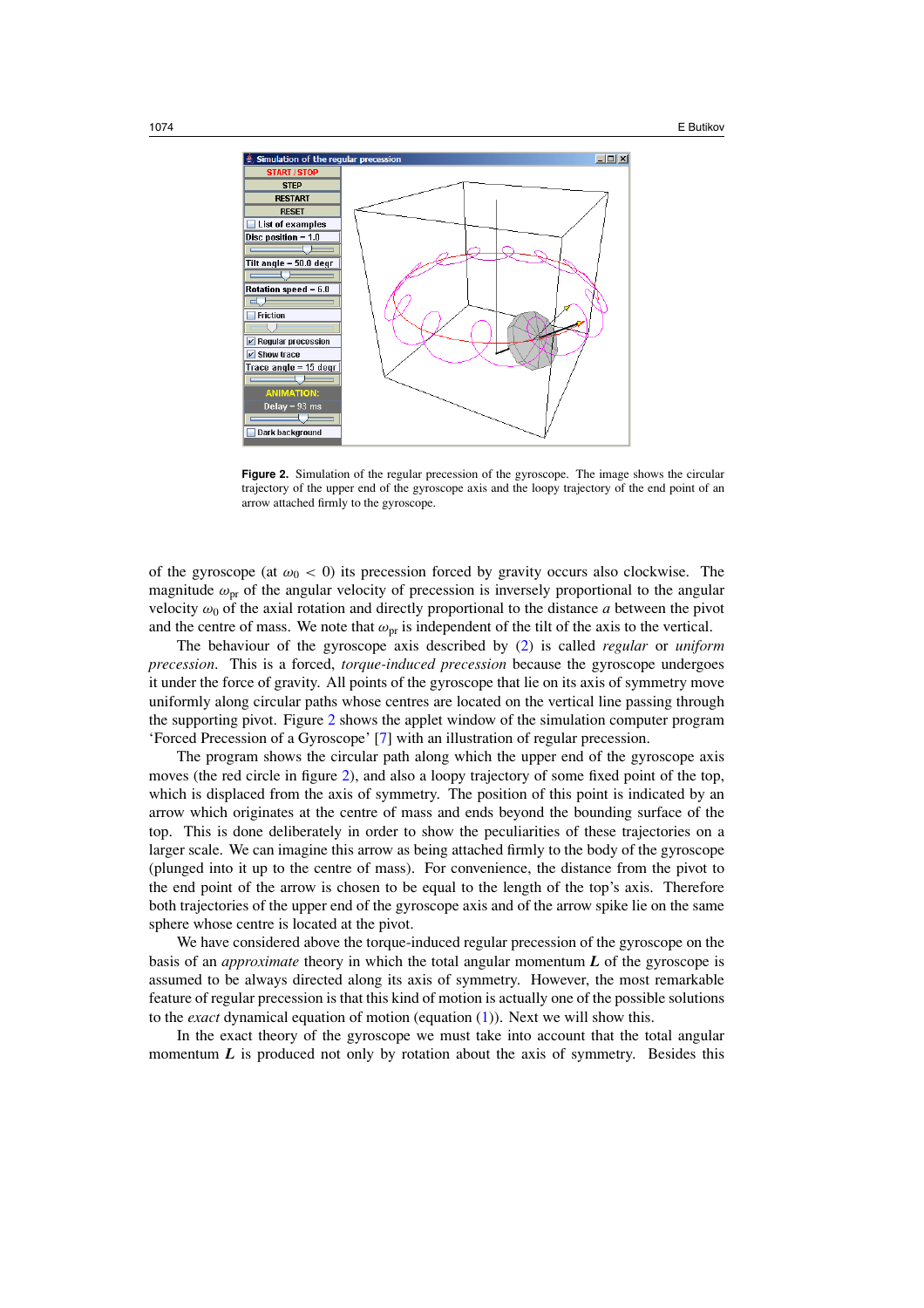<span id="page-4-0"></span>

Figure 3. Vector *L* of the total angular momentum at regular precession of the gyroscope.

own angular momentum  $L_0 = I_0 \omega_0 n_0$ , which constitutes the major part of *L*, some additional investment in  $L$  is given by (slow) rotation about other axes. In the case of regular precession this additional angular momentum is produced by the revolution of the top about the vertical line with (small) angular velocity  $\omega_{\text{pr}}$ . Let us denote by  $L_{\text{pr}}$  the corresponding vector, which is proportional to  $\omega_{\text{pr}}$  and coincides with  $\omega_{\text{pr}}$  in direction, as shown in figure 3.

When we take  $L_{\text{pr}}$  into account, we realize that vector  $L$  of the total angular momentum is not directed exactly along the axis of the top (see figure 3). Nevertheless, the horizontal components of vectors  $L$  and  $L_0$  are equal when the gyroscope undergoes a regular precession. The end points of vectors  $L$  and  $L_0$  move synchronously along equal circles which are shown in figure 3 by dashed lines. This means that these end points of  $L$  and  $L_0$  have equal velocities. In other words, the time derivatives of *L* and  $L_0$  are equal:  $dL/dt = dL_0/dt$ . Both vectors *L* and  $L_0$  undergo precession about the vertical with the same angular velocity  $\omega_{\text{pr}}$ , and their variation with time is described by similar equations:

$$
\frac{dL_0}{dt} = \omega_{\text{pr}} \times L_0, \quad \frac{dL}{dt} = \omega_{\text{pr}} \times L. \tag{3}
$$

The second of these equations testifies that regular precession with an angular velocity  $\omega_{\rm pr}$  is actually a solution to the exact dynamical equation [\(1\)](#page-1-0). However, this is not the only possible solution to the equation of motion [\(1\)](#page-1-0) under the torque of the force of gravity. The regular precession of a gyroscope occurs only if the initial conditions are quite definite: in order to observe this regular behaviour, we should make the gyroscope spin around its axis and set to this axis a rotation about the vertical line with a certain angular velocity, namely the velocity which is characteristic of the subsequent precession. Only this initial angular velocity of the axis will provide the regular precession. In this sense we can say that the force of gravity that tends to tip over the gyroscope essentially only maintains, but not causes the precession—actually the regular precession is caused by these specific initial conditions.

We can compare the role which the force of gravity plays in the regular precession of a gyroscope with the role of string tension when we make a small body twirling on the end of the string. The force of string tension pulls the attached body towards the centre of the circle, but the body moves all the time under this force perpendicularly to the force. The force of string tension only maintains, but not causes the motion of the body. To produce this motion, we must impart to the body an initial velocity in the perpendicular direction. With this analogy in mind, we may consider the gyroscope behaviour at a regular precession not as strange and surprising as it may seem at first sight.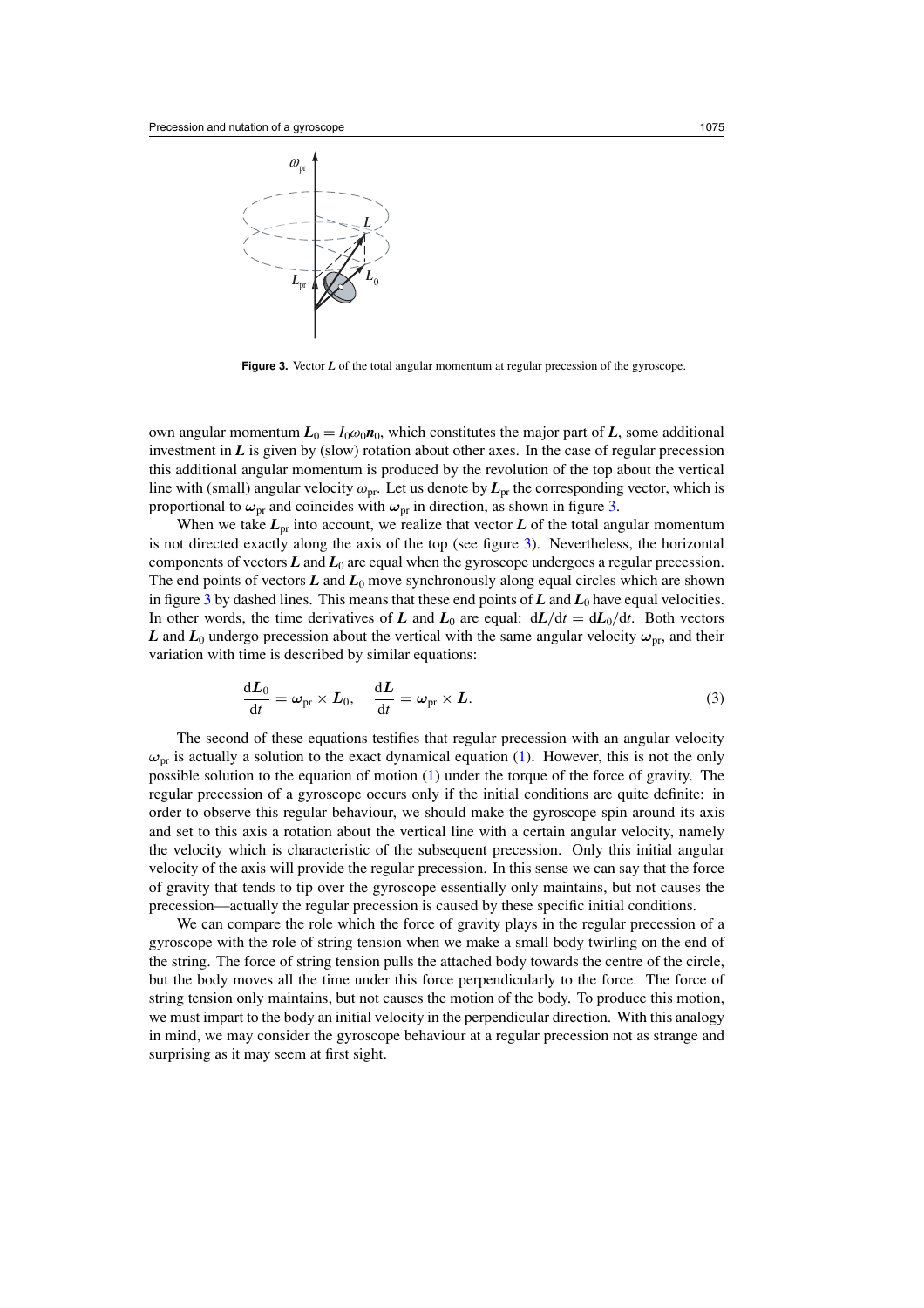

**Figure 4.** Torque-free precession (nutation) of the gyroscope about the total angular momentum *L* in the absence of gravity.

### **Nutation of the gyroscope**

In the general case, i.e., for arbitrary initial conditions, the motion of a gyroscope is a superposition of torque-induced regular precession and torque-free *nutation*. The nutation (etymologically a 'nodding') of a fast-spinning gyroscope reveals itself as (small) vibration and shivering of the precessing axis. Nutation is caused by a possible small deviation of the vector of own angular momentum from the axis of symmetry. This deviation is absent only for carefully chosen specific initial conditions.

In order to understand what will be the motion of the gyroscope at arbitrary initial conditions which do not provide regular precession, we consider the following auxiliary problem. Let us imagine how the gyroscope executing regular precession under gravity torque will move if at some moment of time the force of gravity would suddenly vanish. This situation can be realized in practice by letting the whole apparatus (the gyroscope together with its supporting device) fall freely in the gravitational field, as in Einstein's thought experiments with a freely falling elevator cabin. When the cabin starts to fall, the gyroscope instantly becomes weightless.

For a possible explanation of the further motion of the gyroscope, we should turn to the problem of the *torque-free* inertial rotation of a symmetrical top. This problem is discussed, in particular, in the preceding paper [\[8\]](#page-10-0) and illustrated by a simulation computer program 'Free rotation of an axially symmetrical body' [\[9\]](#page-10-0). The torque-free motion of the top can be represented as a superposition of two rotations: spinning about the axis of symmetry with the angular velocity  $\omega_0$  and a simultaneous uniform rotation of this axis about the direction of the angular momentum *L*. The body axis moves about vector *L* in a circular cone. The angular velocity of the torque-free precession is directed along and proportional in magnitude to the total angular momentum *L*, and inversely proportional to the transverse moment of inertia *I*<sup>⊥</sup> (moment of inertia about an axis, perpendicular to the axis of symmetry):  $\Omega = L/I_1$ . Being applied to a gyroscope, this free precession is usually called nutation.

Returning to the precessing gyroscope which suddenly occurs in weightlessness, we note that at this moment its vector  $L$  of the total angular momentum does not point along the axis of symmetry. This is clearly seen in figure [3.](#page-4-0) At the time moment when the force of gravity is suddenly 'switched off,' the torque-induced precession of vector *L* immediately stops, but the gyroscope axis continues its precessing motion. The velocity of this motion should be regarded as the initial velocity for the subsequent torque-free motion of the gyroscope. A picture of this motion is shown in figure 4. This is a nutation in which the gyroscope axis (vector  $n_0$ ) describes a circular cone about vector  $L$  of the conserved total angular momentum with an angular velocity  $\Omega = L/I_1$ . Thus, if we forget for a while about the force of gravity,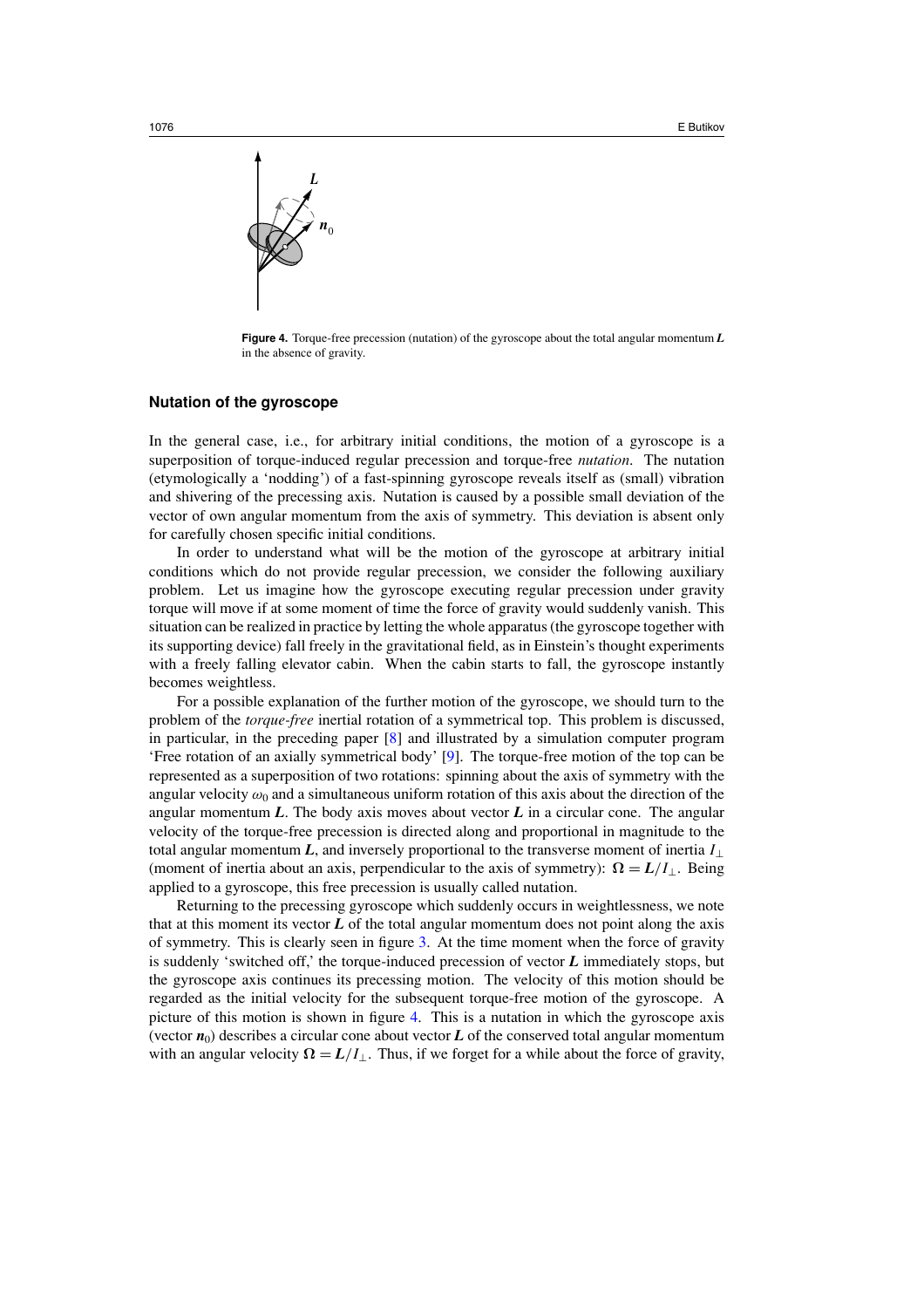the motion of the gyroscope would be a nutation, which is simply another name for an inertial (torque-free) precession.

The existence of nutation explains one more peculiarity in gyroscope behaviour which may seem to be paradoxical. According to equation  $(1)$ , the angular momentum  $\boldsymbol{L}$  of a gyroscope can change with time only under external forces whose torque *N* has a non-zero value. If the external forces suddenly vanish as in the example discussed above, the time variation of the angular momentum *L* stops just at the same moment. One may think that this implies the immediate termination of the axis' motion—the gyroscope axis should stop at once. The centre of mass which during the precession was moving in a circle should also stop immediately together with the axis. Can this behaviour of the gyroscope be in agreement with the law of inertia?

Such a contradiction would actually exist if the described absence of inertia referred to the motion of the gyroscope axis rather than of vector *L*. The angular momentum *L* actually exhibits no inertia and, as follows from equation [\(1\)](#page-1-0), stops to change immediately if the external torque vanishes. The fake conclusion regarding the absence of inertia in the behaviour of the axis is imposed by the approximate theory of a gyroscope in which vector *L* of the angular momentum is supposed to be directed always along the gyroscope axis. In reality vector *L* of the total angular momentum deviates during a torque-induced precession from the axis of the gyroscope by some angle, and if the external force vanishes, nutation starts immediately: the axis describes a cone about the final direction of *L* which is preserved further on. The velocity of the centre of mass at the initial moment of nutation is the same as during the preceding forced precession. Therefore the contradiction with the law of inertia disappears when nutation is taken into account.

#### **Forced precession accompanied by a nutation**

Now we are ready to investigate the problem of spinning gyroscope behaviour under gravitational torque at initial conditions which do not provide regular precession from the very beginning. The previous discussion brings us to a conclusion that in the general case gyroscope motion is a superposition of torque-induced precession and free nutation.

Next we treat for definite the most typical situation: first we set the tilted gyroscope to a fast spinning about its axis, supporting simultaneously the upper end of its axis against gravity. To do this, we exert on the axel an additional upward force. The torque of this force about the pivot compensates for the torque of the force of gravity. If we release the upper end of the axel before setting the gyroscope to spin, the force of gravity would simply tip it over, turning down in the vertical plane around the pivot with acceleration. But what will be the motion of the tilted gyroscope if we release it only after setting it into a fast spinning?

Obviously, for these initial conditions vector *L* of the total angular momentum is directed initially along the axis. As soon as we release the axis, the torque of gravity appears, and under this torque vector  $L$ , according to  $(1)$ , starts to change. Its variation occurs exactly in the same way as during the regular precession. We emphasize that this precession of vector *L* starts with a finite angular velocity  $\omega_{pr}$  immediately after we release the axis, but the axis itself and the centre of mass of the gyroscope are still immovable, that is, they have zero velocity at the initial time moment. Using these initial conditions, next we try to represent the subsequent motion of the gyroscope as a superposition of torque-induced precession and nutation.

The involvement of the gyroscope in torque-induced precession implies that vector *L* of the total angular momentum has a vertical component  $L_{\text{pr}}$  due to the revolution of the top about the vertical line with an angular velocity  $\omega_{pr}$ . Let us single out  $L_{pr}$  from the total angular momentum *L*, i.e., represent *L* as the sum  $L_{\text{pr}} + L_1$  (see figure [5\(](#page-7-0)a)). The remaining part  $L_1$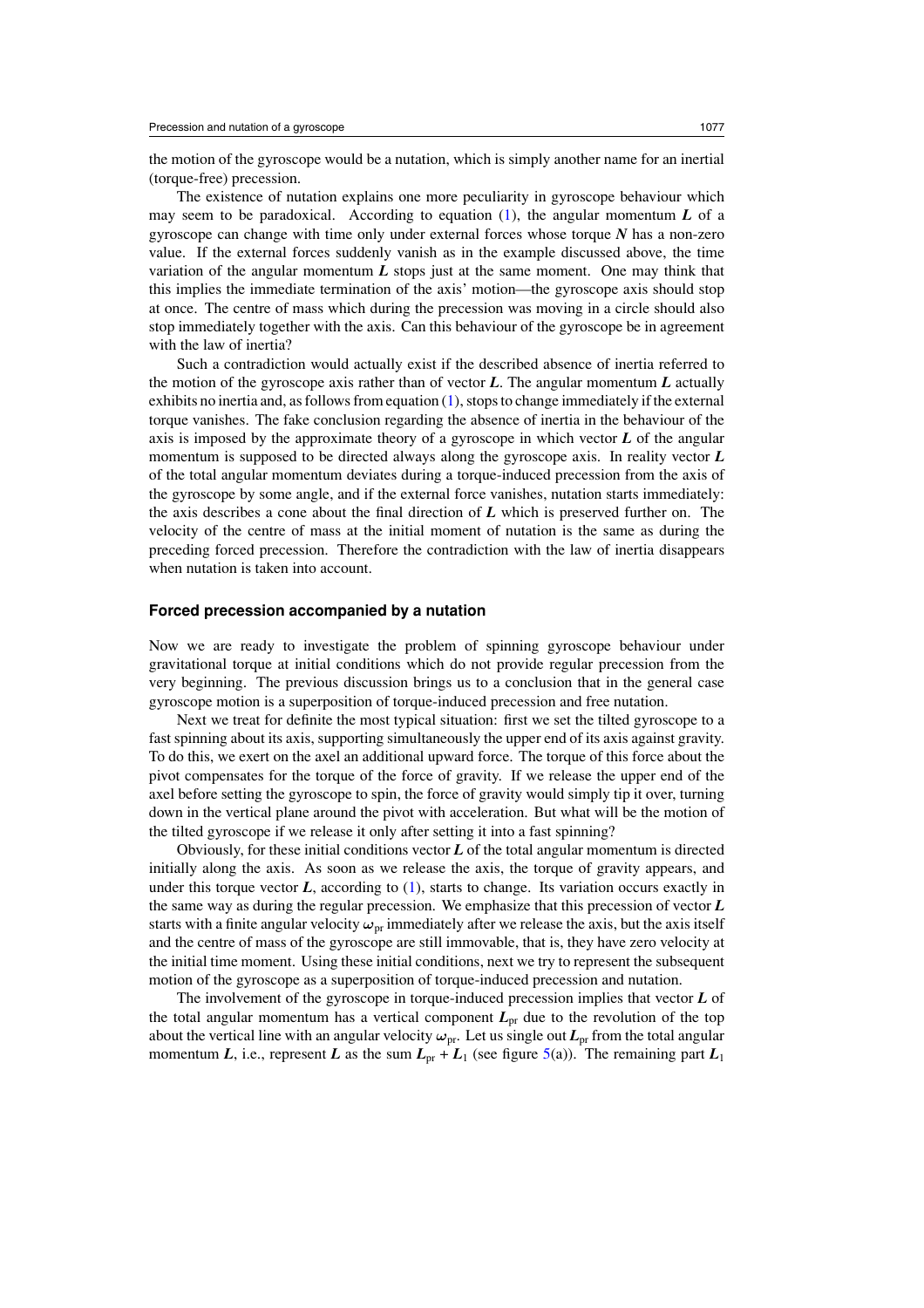<span id="page-7-0"></span>

**Figure 5.** Superimposition of nutation about the direction of  $L_1$  onto the forced precession.

can be considered as the contribution of spin (own rotation of the top) into the total angular momentum *L*.

We conclude from figure  $5(a)$  that the angular momentum  $L_1$  associated with this spinning is not directed along the gyroscope axis: vector  $L_1$  deviates from the vertical through a greater angle than the axis. Let us forget for a while about the torque-induced precession of the top and concentrate on its spinning. The deviation of vector  $L_1$  from the axis implies that simultaneously with the slow forced precession the gyroscope undergoes fast nutation, i.e., the axis describes a circular cone (with a small semi-angle) with an angular velocity  $\Omega = L_1/I_{\perp}$ about the slowly precessing vector *L*1. Superposition of these two motions can provide the zero velocity of the axis and of the centre of mass for the initial moment, as required by the initial conditions. This requirement of initial velocity zero for the axis fulfils only if vector  $L_1$ is deviated from the gyroscope axis (from vector  $n_0$ ) through a definite angle which depends on the tilt of the axis and on the ratio of the angular velocities of nutation and the forced precession. This angle between  $L_1$  and  $n_0$  determines the semi-angle of the nutation cone.

For a fast-spinning gyroscope  $L_1 \approx I_0 \omega_0$ , whence  $\Omega = L_1/I_1 \approx (I_0/I_1) \omega_0$ , that is, the angular speed  $\Omega$  of nutation is of the same order of magnitude as the angular speed  $\omega_0$  of spin (provided the longitudinal and transverse moments of inertia do not differ considerably).

Thus, the axis of the top (vector  $n_0$  in figure 5), being released with zero velocity, undergoes simultaneously two rather simple motions: along the vertical cone due to the torque-induced steady (uniform) precession (figure  $5(a)$ ) and along a small cone of nutation about vector  $L_1$ of the angular momentum related to own rotation (figure  $5(b)$ ). The upper end point of the axis moves due to precession along a horizontal circle shown by a dashed line in figure  $5(a)$ ; due to nutation, along the small circle whose centre lies on  $L_1$ , as shown in figure 5(b). Both these motions start at the moment of time at which the axis of the spinning top is released before this moment the top was simply spinning about its axis. Addition of these two motions generates for the end of the axis a trajectory that reminds us of a cycloid—the curve traced by a point on the rim of a wheel rolling without slipping. The simulation program [\[7\]](#page-10-0) allows us to see details of this three-dimensional curve (see figure [6\)](#page-8-0) traced by the axis end on the surface of the sphere centred at the pivot. The red horizontal circle is the trajectory traced by the precessing vector  $L_1$ .

We note that firstly, after we release the axis, it actually starts to fall down under the influence of gravity, in accordance with our intuition, and the tilt increases. But as the top falls and gains speed, the trajectory of its end deviates more and more from the vertical. Soon the velocity of the axis becomes horizontal, just as this velocity is directed at regular precession, but its magnitude is greater than is needed for regular precession. This makes the axis move up. When the axis reaches the initial height, its velocity turns to zero. Then all the motion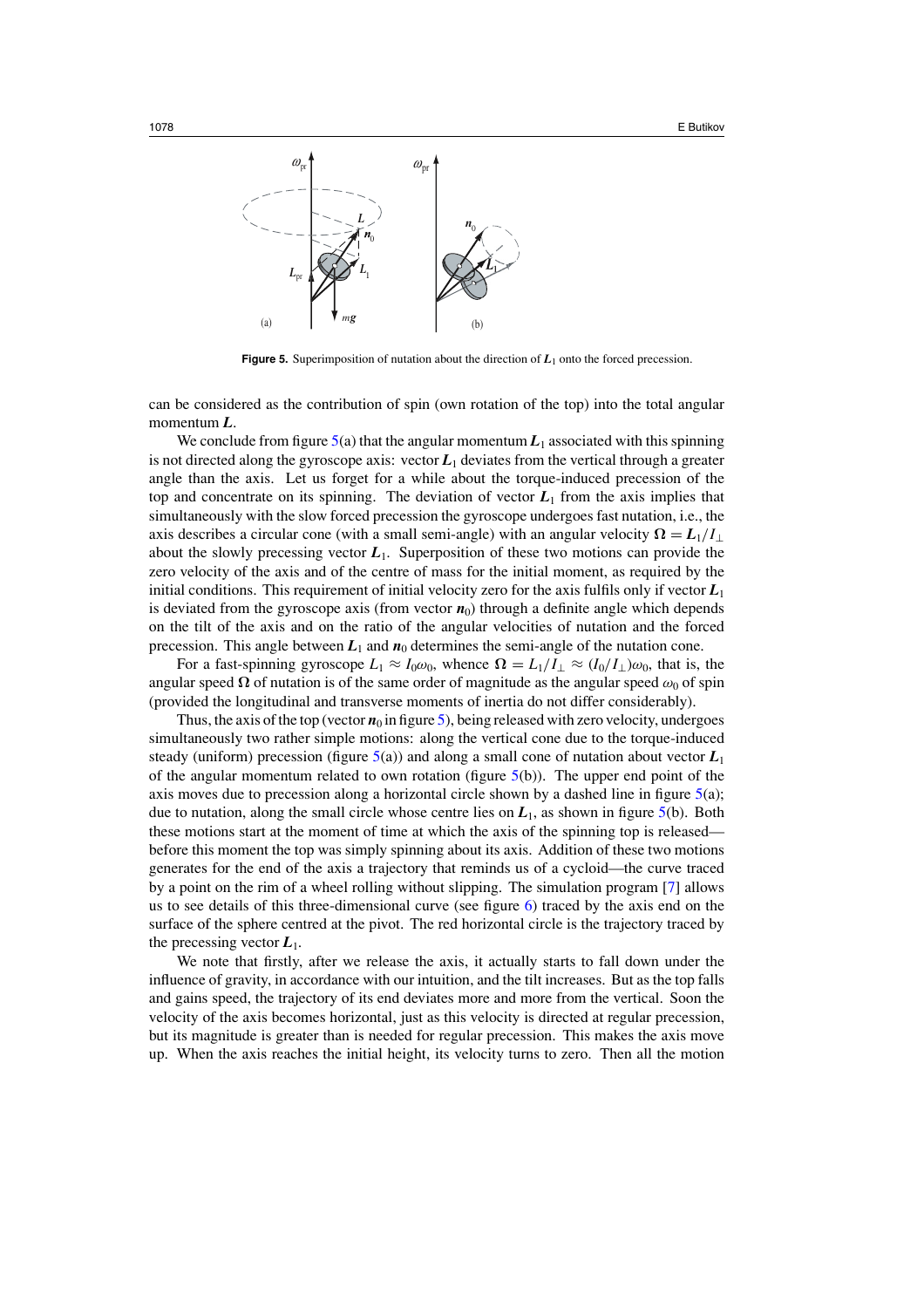<span id="page-8-0"></span>

**Figure 6.** Simulation of the precession induced by the force of gravity. This precession occurring after the axis of a spinning top is released with initial velocity zero is accompanied by nutation.

repeats. But now we realize that this strange at first sight behaviour of the axis is explained by addition of two motions—fast nutation about vector  $L_1$  due to the deviation of  $L_1$  from the axis of symmetry, and simultaneous torque-induced slow precession of this vector about the vertical.

For different initial conditions the superposition of precession and nutation can produce for the upper end of the axis, instead of the cycloid-like, wavy (sine-like) or loopy trajectories. A wavy trajectory fully straightens and transforms into a circle (see figure [2\)](#page-3-0) only if the initial velocity of the axis is exactly equal to the velocity characteristic of regular precession.

When the cone of nutation is narrow, torque-induced precession is called pseudo-regular. For fast-spinning gyroscopes used in technical applications, pseudo-regular precession is almost indistinguishable from the regular. In these cases nutation reveals itself as hardly noticeable very fast shivering of the gyroscope axis. Moreover, this fast nutation damps out rapidly by virtue of friction, and pseudo-regular precession transforms into a regular precession.

The simulation program allows us to observe the damping out of nutation due to friction. Figure [7](#page-9-0) shows how the 'beaks' of the axis trajectory smooth over and the curve tends gradually to the circle corresponding to the steady forced precession. This circle (shown in figure  $7$  by the red line) is generated by the end point of vector  $L_1$ . After nutation fades out completely, the axis assumes the direction of vector *L*<sup>1</sup> (of the angular momentum due to spin).

Figure [8](#page-9-0) gives an impression about the trajectory traced by some point displaced from the axis of the gyroscope during the transition of pseudo-regular precession to steady regular precession. The looped curve is generated by the spike of an arrow fixed to the gyroscope (plunged into its body) and making an angle of 20◦ with its axis. This curve and the trajectory of the end point of the axis both lie on the same spherical surface whose centre is located at the pivot. When the gyroscope undergoes a regular precession, all the loops of this curve are equal (see figure [2\)](#page-3-0). If the precession is accompanied by nutation, the axis wobbles about a middle position corresponding to the cone of steady precession. Due to this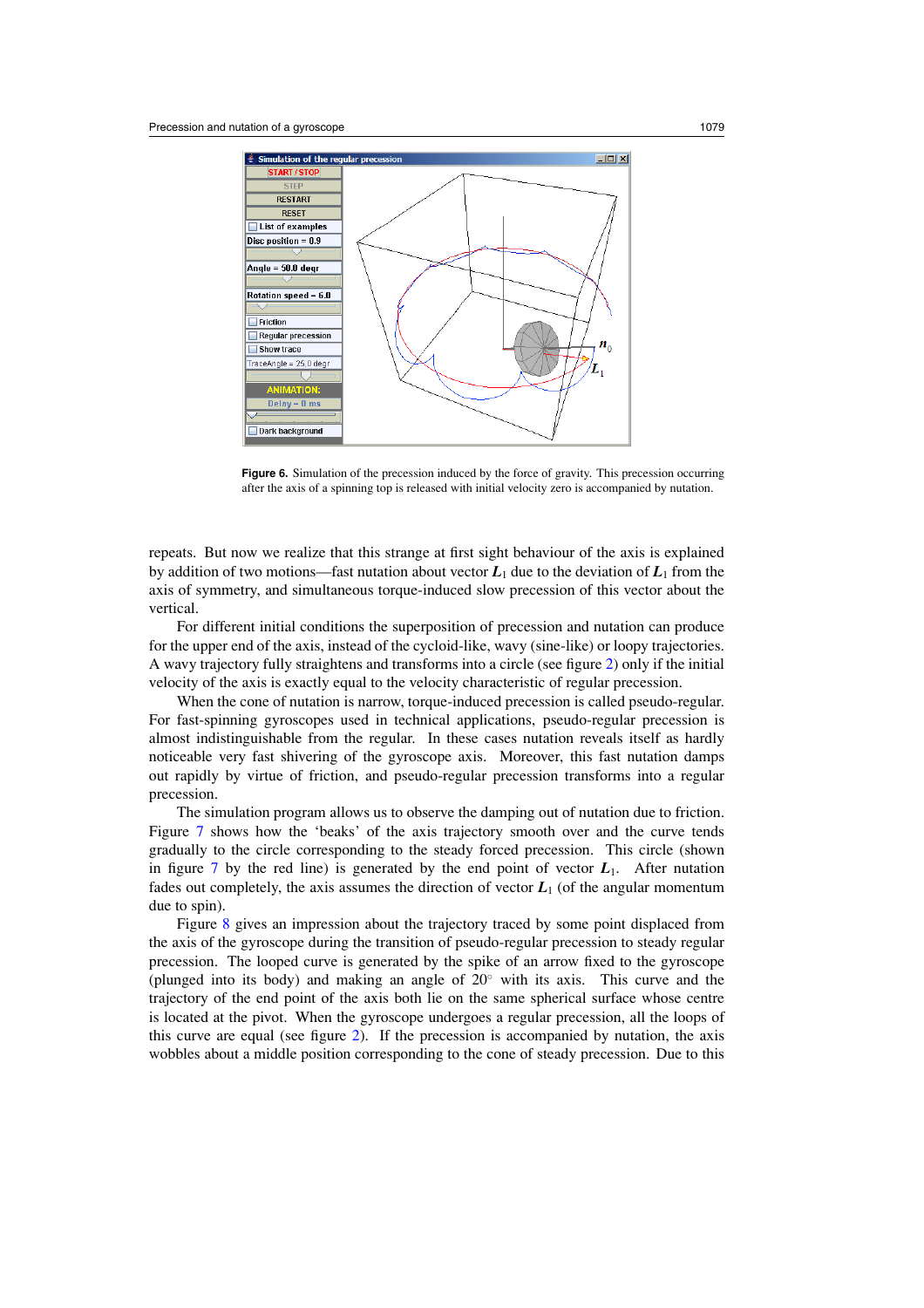<span id="page-9-0"></span>

Figure 7. Damping out of nutation due to friction, and smoothing of the axis trajectory during transition to steady precession.



**Figure 8.** Trajectories traced by the axis and by some point displaced from the axis of the gyroscope during the transition of pseudo-regular precession to steady regular precession.

wobbling of the axis, the trajectory of the arrow spike is more complicated—its loops are no more equal.

### **Concluding remarks**

In this paper we have reconsidered an important old problem of the torque-induced rotation of a spinning symmetrical top. The origin of nutation that accompanies forced precession is explained in detail, with an accent on its relationship to the torque-free precession of